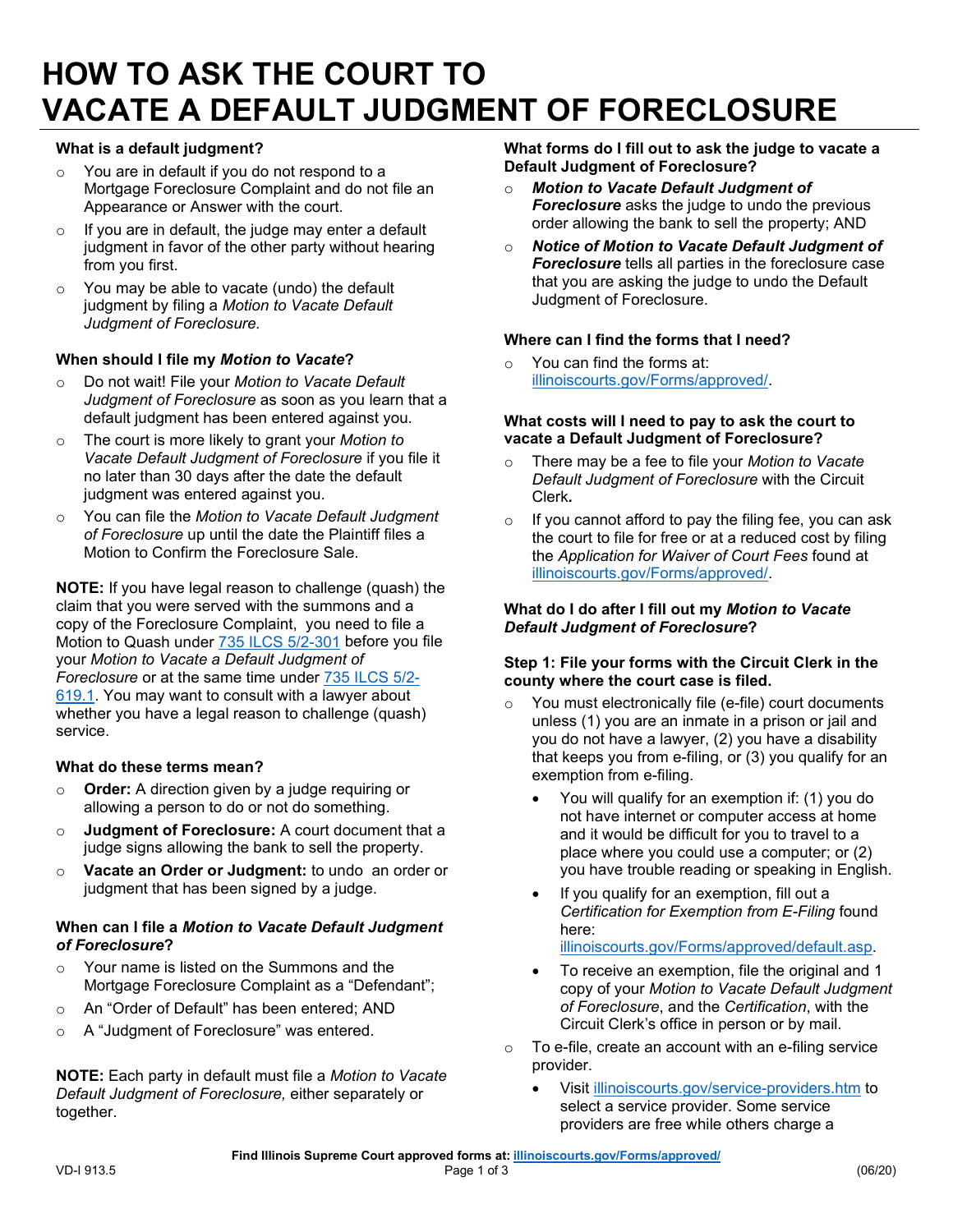processing fee. For instructions on how to e-file for free with Odyssey eFileIL, see the self-help user guides here: illinoiscourts.gov/CivilJustice/Resources/Self-

- Represented\_Litigants/self-represented.asp
- $\circ$  If you do not have access to a computer or if you need help e-filing, take your forms to the Circuit Clerk's office where you can use a public computer terminal to e-file your forms.
	- You can bring your forms on paper or saved on a flash drive.
	- • The terminal will have a scanner and computer that you can use to e-file your forms

# **Step 2: Ask for a court date.**

- o Ask the Circuit Clerk if you have to schedule a court date or if one will be scheduled automatically.
- schedule the court date or you may have to speak  $\circ$  If you need to schedule the court date, ask the Circuit Clerk how to do so. The Circuit Clerk may with other court staff.
- send notice of the court date to the other party or if o When you get your court date, ask if the court will you need to.
- o Enter the date and time in section 1 of the *Notice of Motion to Vacate Default Judgment of Foreclosure*.

#### **Step 3: Send a copy of your** *Motion to Vacate Default Judgment of Foreclosure* **to the other parties.**

- o You must send your *Motion to Vacate Default Judgment of Foreclosure* to the other parties in the case. If a party has a lawyer, send the form to the lawyer.
- o You may send your *Motion to Vacate Default Judgment of Foreclosure* to the other parties personally, by mail, third-party commercial carrier (e.g., FedEx or UPS), or through the court's electronic filing manager or an approved e-filing service provider.
	- *Judgment of Foreclosure* to a party by email if document. Complete the Proof of Delivery with • You may send your *Motion to Vacate Default*  they have listed their e-mail address on a court information of how you sent the form to each party. It has room for 3 parties. If you are sending your form to more than 3 parties, fill out and file one or more *Additional Proof of Service*  forms with the main form.

# **Step 4: Get ready for your court date.**

- o Decide and write down:
	- What you want to ask the judge to do for you; AND
	- What you will say to the judge if asked to tell your side of the case.

o Gather and make copies of pictures and documents you want the judge to see. Bring the original for the judge and one copy for you and each of the other parties in the case.

#### **Step 5: Go to your court date.**

- o Bring these items with you to court:
	- A copy of the Mortgage Foreclosure Complaint and Summons;
	- *Motion to Vacate Default Judgment of*  • Two copies of your completed and stamped *Foreclosure* and *Notice of Motion to Vacate Default Judgment of Foreclosure*;
	- An *Order to Vacate Default Judgment of Foreclosure*; AND
	- • Other documents related to your mortgage or home such as: proof of your payment history, loan modification packet, information from a housing counselor, real estate sale contract, proof of employment or other income.
- o Get to the courthouse at least 30 minutes early
- Circuit Clerk. o Go to the courtroom number listed on your court form. If your forms do not have a courtroom number look for a list of cases at the courthouse or ask the
- $\circ$  Check in with the courtroom staff and wait for your name and case number to be called.
- o When your case is called, walk to the judge and introduce yourself, and briefly tell the judge what you are asking for. The judge will let you know what will happen next.

# **How do I present my case to the judge?**

#### **Step 1: Tell the judge your side of the case and answer questions.**

- o Bring any important documents relating to your foreclosure including documents mentioned above.
	- Give a copy to the judge and a copy to the other parties. Be prepared to explain why the document is important.
- considered in making a decision about your case. o The judge decides what documents can be

#### **Step 2: What do I do when the other party presents their case?**

- o The other party will also get to present their case by testifying, giving the judge evidence, and questioning witnesses.
- $\circ$ You will get to see any documents and photos the other party brings to court. If you do not think the judge should consider them in making a decision about your case, tell the judge why.
- o You may ask questions of the other party's witnesses. Write down your questions while they are speaking to the other party or judge.